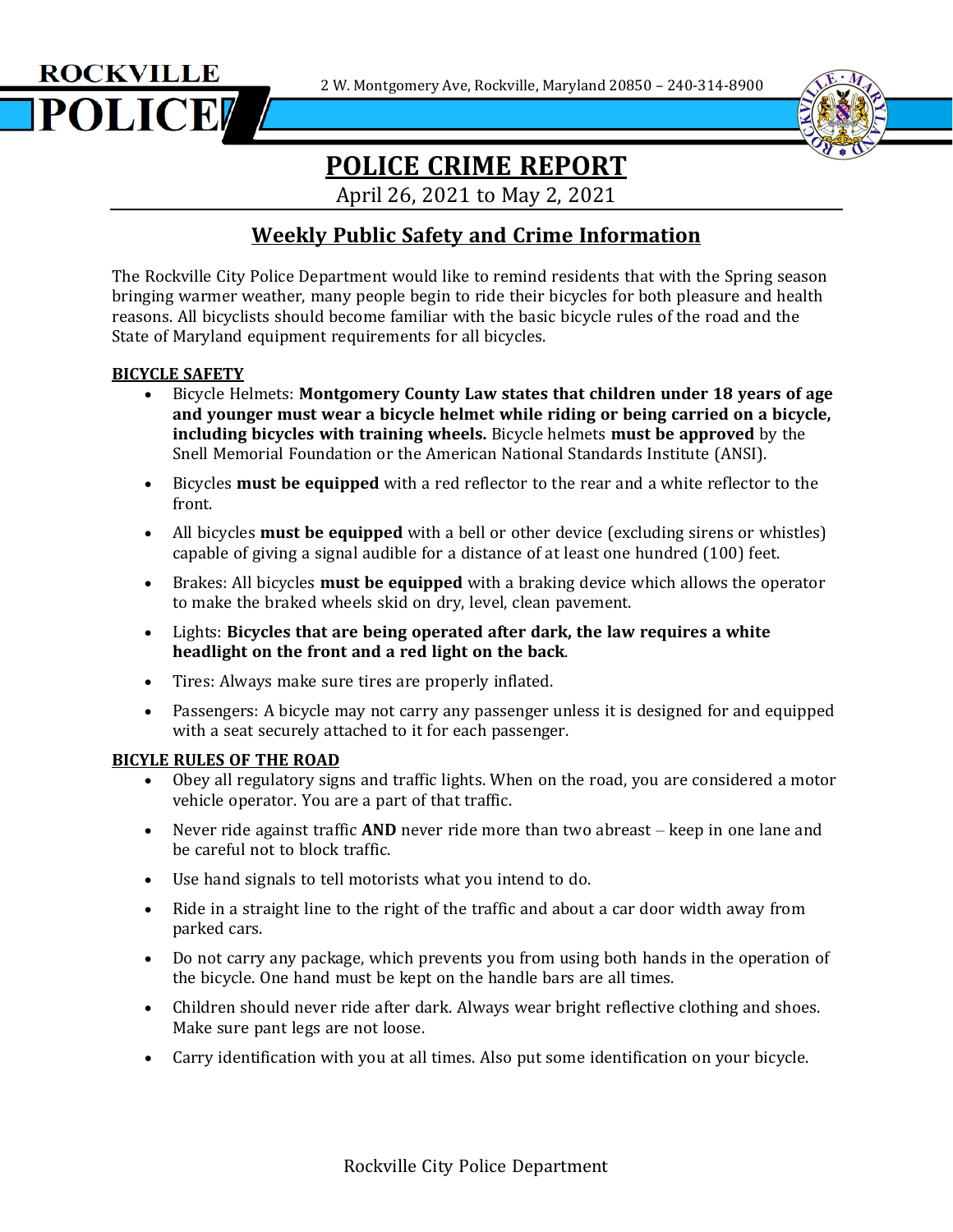## **Additional Resources**

For additional information regarding bicycle safety, see the resources provided to you below.

### **National Highway Traffic Safety Administration**

<https://www.nhtsa.gov/road-safety/bicycle-safety>

*The Rockville City Police Department is committed to protecting and serving all members of the public. By* following the safety tips and resources provided above, you can help us help you by taking steps to inform *yourself on public safety issues to prevent yourself from becoming a victim.*

If you have a crime or concern to report, you can call the Rockville City Police Department at:

**Non-Emergency: 240-314-8900**

**Emergency: 9-1-1**

### **IF YOU SEE SOMETHING, SAY SOMETHING!**

## **Rockville City Police Reported Incidents**

 $\overline{a}$ The Rockville City Police Department provides a weekly Crime Report of serious incidents to serve as an overview of police activity occurring within the City Limits of Rockville. Please note this summary does not include every reported incident that has occurred during this time frame. **It is to be noted that the words "arrested" and "charged" do not imply guilt.**

# **ARRESTS**

04/28/21, a male, age 51, was arrested for urinating in public and possession of an open container following an incident that occurred in the Unit block of Taft Court.

04/29/21, a male, age 24, was arrested for second degree assault, trespassing, obstruction, and failure to identify to police following an incident that occurred in the 500 block of Hungerford Drive.

05/01/21, a male, age 23, was arrested for driving under the influence following an incident that occurred at the intersection of Broadwood Drive and Gruenther Avenue.

# **INCIDENTS**

1400 block Research Boulevard, the complainant reports that an unknown subject assaulted the complainant at a business at 5:05 p.m. on 04/27/21. **The suspect is described as:**

**B/F - Last seen wearing: purple purse, white shoes, black pants, black shirt, black mask**